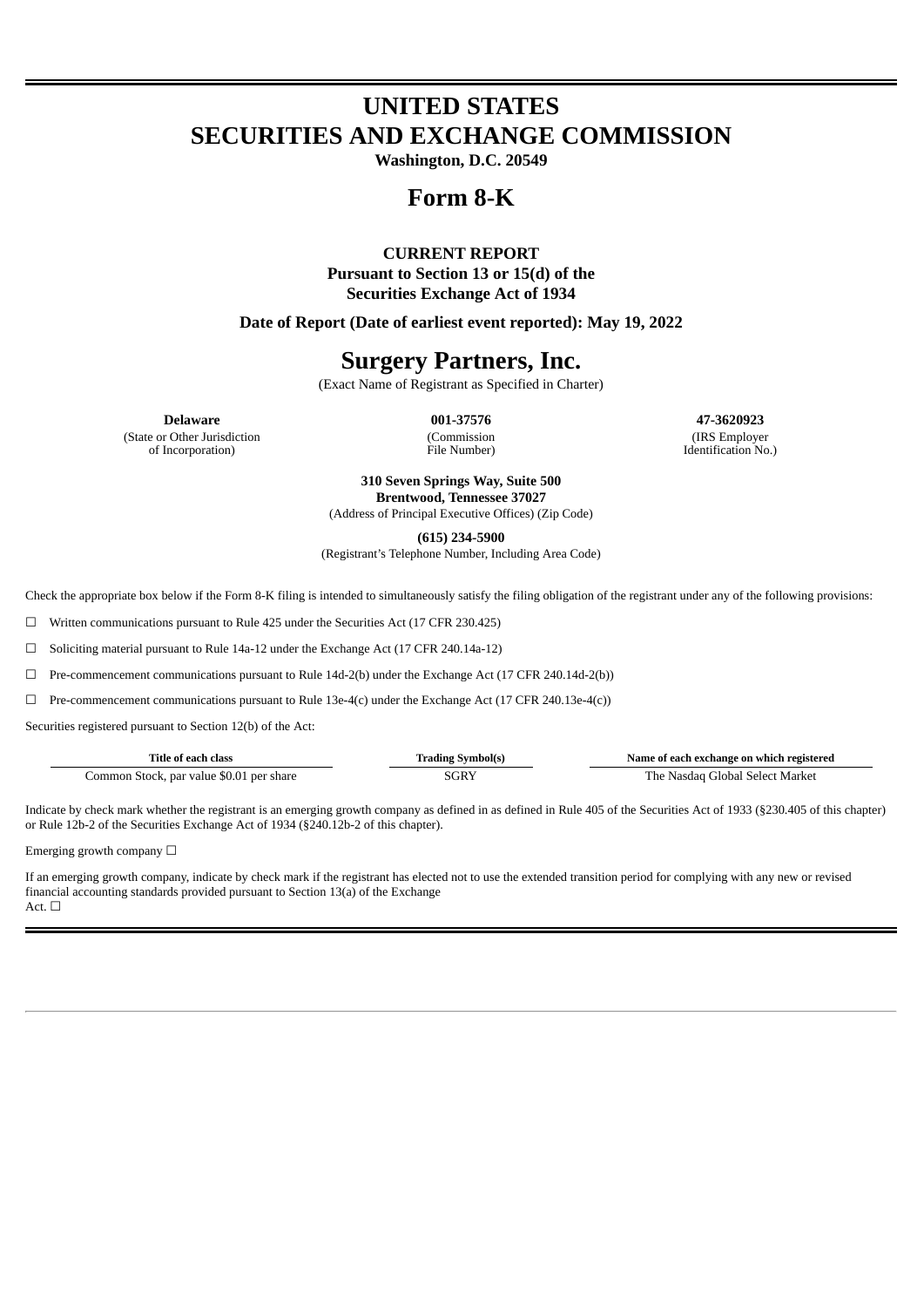#### **Item 5.07 Submission of Matters to a Vote of Security Holders**

On May 19, 2022, Surgery Partners, Inc. (the "Company") held its 2022 Annual Meeting of Stockholders (the "Annual Meeting"). As of the close of business on March 30, 2022, the record date for the Annual Meeting (the "Record Date"), 89,904,913 shares of the Company's common stock were outstanding and entitled to vote.

The matters voted on at the Annual Meeting and the final results of such voting were as follows:

**Proposal 1: Election of Class I directors.** The stockholders elected each of the director nominees to serve as a Class I director until the Company's 2025 annual meeting of stockholders and until each such successor has been elected and qualified. Each of the nominees was a current Class I director of the Company who was re-elected. The results of the vote were as follows:

| Name                | Votes For  | Votes Withheld | <b>Broker Non-Votes</b> |
|---------------------|------------|----------------|-------------------------|
| John A. Deane       | 76,409,507 | 9,698,073      | 1.470.506               |
| Teresa DeLuca, M.D. | 77,661,154 | 8.446.426      | 1.470.506               |
| Wayne S. DeVeydt    | 76,810,213 | 9,297,367      | 1,470,506               |

**Proposal 2: Advisory vote on executive compensation.** The stockholders approved on a non-binding, advisory basis the compensation paid by the Company to its named executive officers, as disclosed in the Company's Definitive Proxy Statement on Schedule 14A, filed with the Securities and Exchange Commission on April 7, 2022. The results of the vote were as follows:

| Votes For  | Votes Against | Abstentions | <b>Broker Non-Votes</b> |
|------------|---------------|-------------|-------------------------|
| 84,240,342 | .,818,124     | 49.11       | 1,470,506               |

Proposal 3: Ratification of the appointment of Deloitte & Touche LLP as the Company's independent registered public accounting firm for **fiscal year 2022.** The stockholders ratified the appointment of Deloitte & Touche LLP as the Company's independent registered public accounting firm for the fiscal year ending December 31, 2022. The results of the vote were as follows:

| . .<br>Votes<br>-For           | $\mathbf{r}$<br>Votes<br>Against | tentions |
|--------------------------------|----------------------------------|----------|
| $0.7.777$ $0.70$<br>-I bh<br>ה | 1000<br>10,04                    | 9,593    |